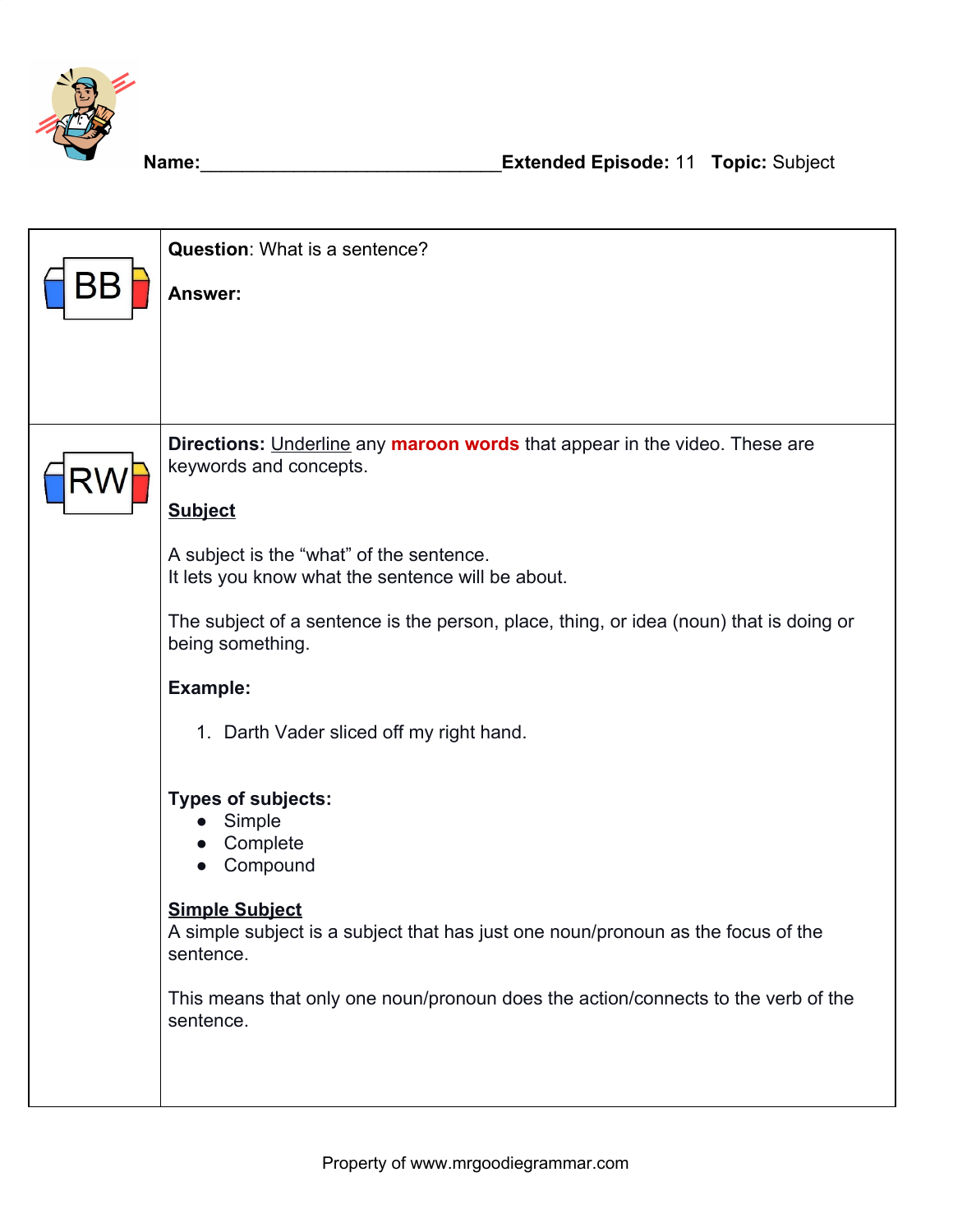

| Example:                                                                                                                                           |
|----------------------------------------------------------------------------------------------------------------------------------------------------|
| 2. Mick decided to start a food fight.                                                                                                             |
| <b>Complete Subject</b><br>The complete subject is who or what is doing the verb plus all of the modifiers<br>[descriptive words] that go with it. |
| Example:                                                                                                                                           |
| 3. My crazy life is out of control.                                                                                                                |
|                                                                                                                                                    |

## **Compound Subject**

A compound subject contains two or more simple subjects that have the same verb or verb phrase.

They are usually linked together with the conjunctions: and, or, or nor.

## **Example:**

4. Becky and Ryan will call us when they get back from their camping trip to "Never Going to Live Falls."

**Directions: In the given sentences below, complete the following tasks.**

- Circle the simple subject in each sentence
- Underline the complete subject in each sentence

## **Examples:**

- 5. The insanely talented velociraptor performed a tap dance.
- 6. Ariana Grande's ponytail saved lives tonight.